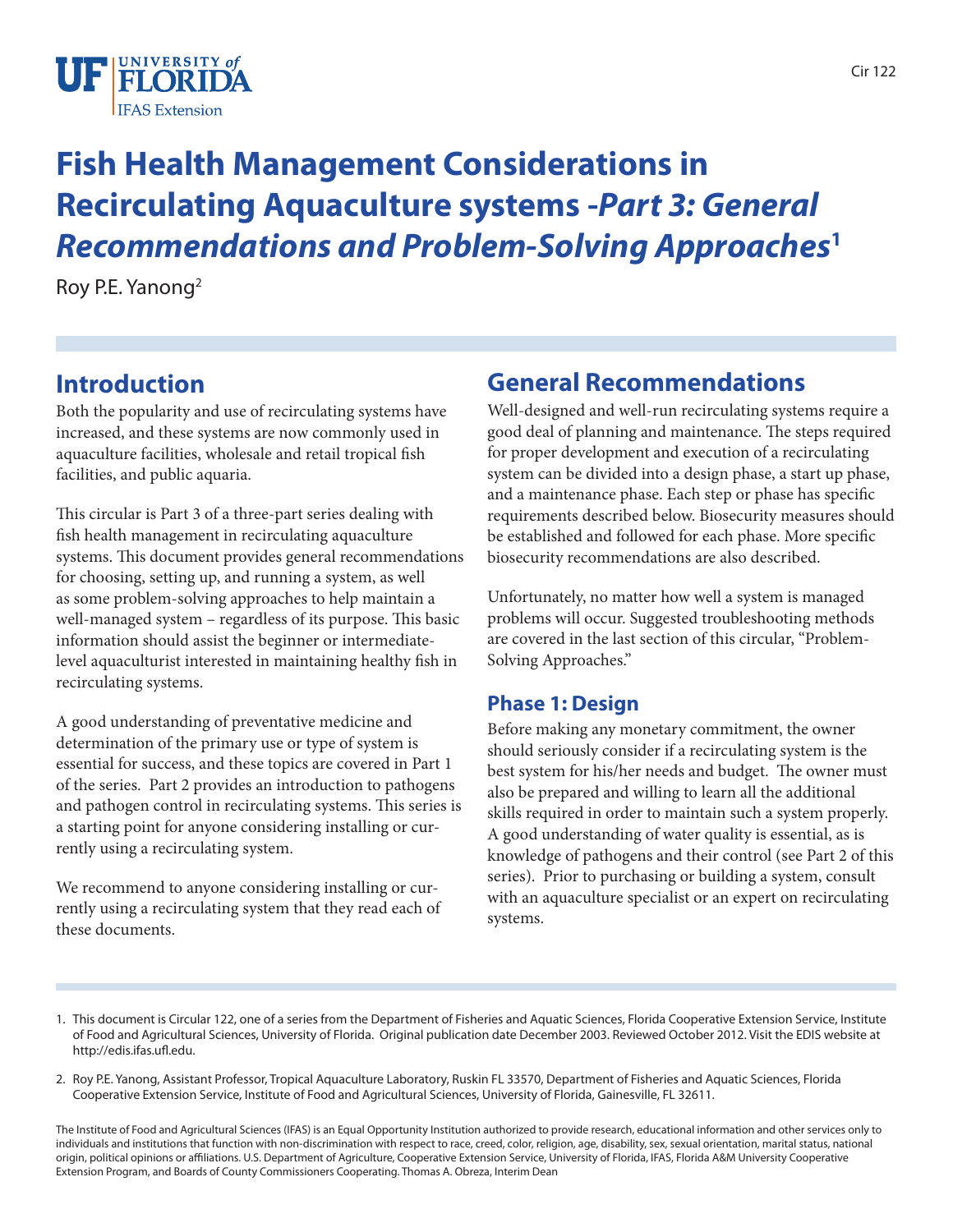All important factors (see Part 1 of this series), including species biology and requirements, life stage, system purpose, density, expected feeding rate, capital costs, labor costs, maintenance costs, ability to operate each vat or tank independently of the rest of the system, desired water quality, and required or desired equipment (pumps, filters, tanks, sterilization systems, and backups or redundancy for important components such as filters and pumps) should be taken into account during the design phase. Plans should also lay out maintenance protocols, including weekend and holiday maintenance and monitoring. Protocols for emergency situations, such as power outages, water pump or compressor (air pump) failures, major temperature fluctuations (such as freezes during the winter that may affect poorly insulated buildings), accidental overdose of treatment chemicals or accidental use of chlorine or other disinfectants in a system with fish, should also be readily available.

### **Phase 2: Start Up**

Once the system has been built, it should be operated without fish for a minimum of two to four days to make sure that there are no leaks, that flows are adequate, and no other significant flaws exist. Because of the potential toxicity of some glues and other building materials, the water used in this test period should be exchanged at least once prior to the introduction of any fish. The system should also be monitored for potential supersaturation of gases (primarily of nitrogen gas) entering through leaks on the intake side of each pump). Evidence of supersaturation incudes numerous visible air bubbles on tank walls or in the water column. Various tests or meters can also be used to detect supersaturation.

New recirculating systems typically have no bacteria established in the biological filter (biofilter) and, therefore, they require three to eight weeks, or longer, to become cycled (i.e., have enough bacteria established in the biofilter to reduce ammonia and nitrite to non-toxic levels). The time required to cycle a biofilter will depend on the fish load, the type of food fed to the fish and their feeding rate, as well as the pH, alkalinity, and temperature of the water.

There are several ways to cycle a system. The best results typically come from a combination of:

- gradually increasing the number of fish in the system (using the species that will eventually be held in that system); water changes may be necessary if ammonia and nitrite concentrations are too high;
- using hardy species (such as black tetras or zebra danios in freshwater and damselfish or mollies in salt water)

in slowly increasing numbers prior to stocking with the intended species;

- using biofilter media or water from an established system with a history of few to no problems with fish health;
- using liquid ammonia at low levels, at approximately 2–3 mg/L total ammonia nitrogen (TAN), to feed the establishing bacteria population prior to introduction of any fish; or
- • using active biofilter bacterial cultures from reputable sources.

Regardless of the approach, ammonia, nitrite, pH, and alkalinity should be measured on a daily basis to determine when the ammonia and nitrite levels have peaked and then dropped to non-toxic levels. Dissolved oxygen (DO) should also be monitored at least several times a day in heavily stocked or heavily fed systems. Some systems have continuous dissolved oxygen-sensing meters in place. Oxygen consumption by the fish typically increases immediately during and after feeding.

Bicarbonate and carbonate (alkalinity) are essential for the biofilter to function properly. In heavily stocked and fed systems, alkalinity and pH levels should be monitored at least twice a week to avoid sudden drops in pH, which can lead to the biofilter failing. Less frequent monitoring (once a week or every two weeks) may suffice for less intensively stocked systems.

If warranted, other water quality parameters may require monitoring, depending upon the type of system, stocking and feeding rates, species of fish kept, and treatments currently in use. Some of these parameters include the hardness (an important parameter for spawning, hatching, and rearing larvae and fry), salinity, calcium, nitrate, copper (such as during marine fish parasite treatments), conductivity, oxidation reduction potential (redox or ORP as an estimate of ozone), and bacterial load (approximate concentration of bacteria in the water).

#### **Phase 3: Maintenance**

General system protocols should be readily available (such as posted on a wall, written in a notebook or kept on a computer), explained carefully to all relevant employees, and followed. These protocols should include measuring and recording water quality parameters (e.g., ammonia, nitrite, pH, alkalinity, DO, temperature, hardness, and salinity), general system checks (examination of pumps, filters and tanks or vats for any obvious problems), techniques for siphoning, schedules and methods for changing out water, chemical additions, filtration backwashes, and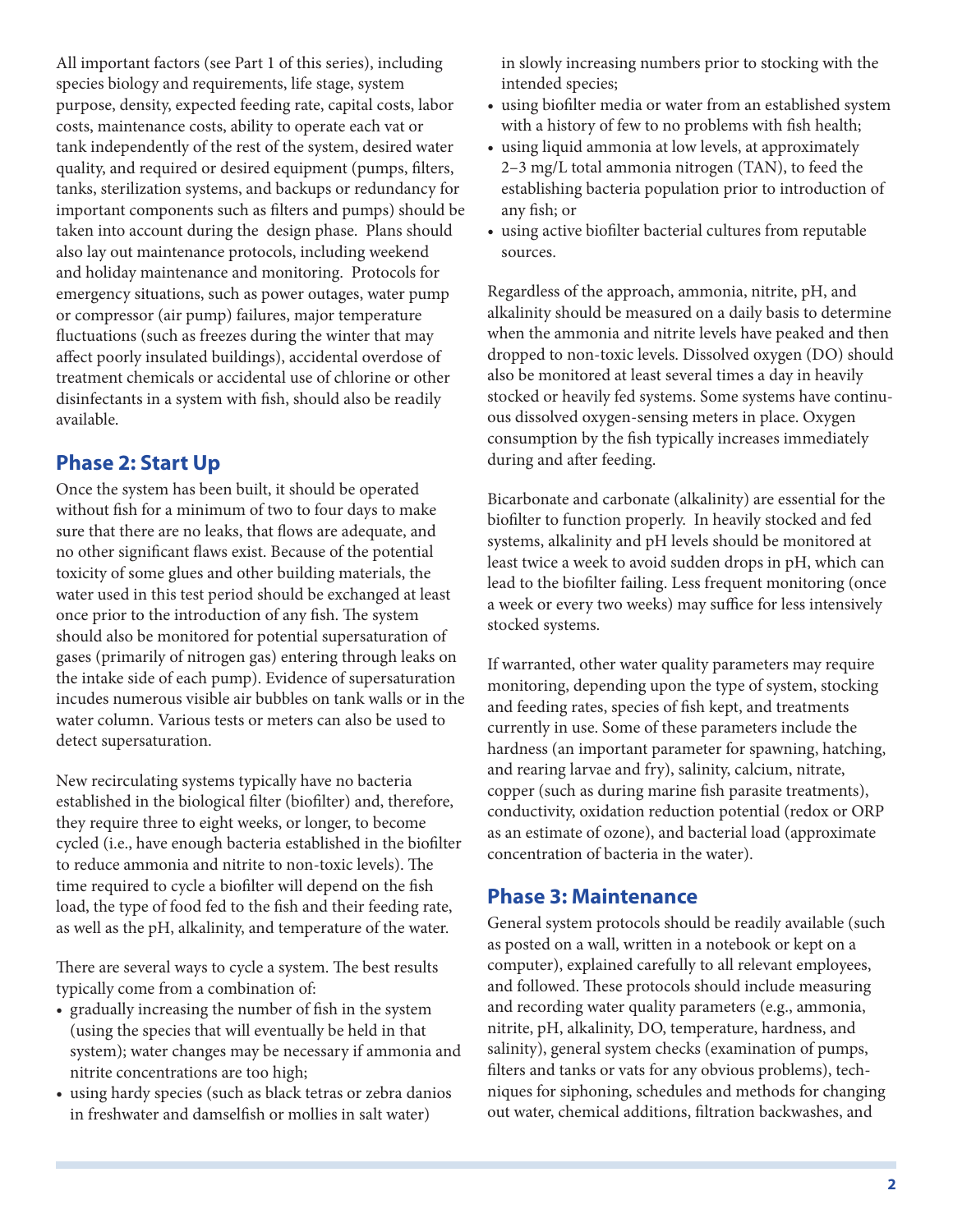other general maintenance procedures (for example, UV-bulb replacement, UV-sleeve examination, and ozone or redox measurements).

Water quality parameters should be kept as stable as possible, ideally with undetectable levels of ammonia or nitrite. Many freshwater aquaculturists maintain salt (NaCl) at levels of  $1-3$  g/L (1-3 ppt or 0.1-0.3%) in their system. This level of salt aids in reducing parasite loads, prevents brown blood disease caused by excess nitrite, and assists in reducing osmoregulatory stresses (see UF/IFAS Fact Sheet VM-86 *The Use of Salt in Aquaculture*).

Fish behavior and feeding should also be monitored and recorded. Any change in behavior or feeding is a signal of potential water quality problems or other fish health issues. Mortalities (deaths) should also be recorded daily. The number and percentage of fish that die during a disease outbreak often helps narrow down potential causes (see UF/IFAS Fact Sheet FA-55 *Submission of Fish for Diagnostic Evaluation*). Record-keeping is essential for good recirculating system and fish health management.

# **Biosecurity**

Biosecurity has been discussed extensively in Parts 1 and 2 of this series (recommended reading). Biosecurity protocols are intended to maintain the "security" of a facility (i.e., prevent entry of, or reduce overall numbers prior to entry) with respect to certain disease-causing organisms (parasites, bacteria, viruses, and fungi) that may not be present in a particular system.

### **Different Levels of Biosecurity**

Although it is important that all aquaculturists understand the concepts involved, different levels of biosecurity will be applicable depending upon the purpose of the system and the fish, the species, stocking densities, frequency of movement of animals into or out of the system, the economics involved, the potential impact of introduced pathogens, and other factors. For example, the biosecurity protocols of a fish production facility, involved with breeding and growout and with limited movement of fish onto the facility, will differ from a fish wholesale operation, that has several shipments of fish brought in each week from different suppliers. Both of these situations will differ even more from a public aquarium with long-term resident populations of fish.

In the production facility, introduction of a virus, bacterium, parasite or fungus, not already present on the facility, will have greater overall impact than in a wholesale operation, especially if specific pathogens of concern exist

for the species raised. Compared with a wholesale facility, the number of new fish entering a production facility is limited, and younger, more susceptible life stages are present, therefore, stricter biosecurity protocols may be reasonable and necessary. New broodstock (from an outside source) may contain pathogens different from those already on the production facility, so quarantining these fish is a good idea and well worth the extra space, time, and money required.

On the other hand, a fish wholesaler has a more limited biosecurity program because the fish are not held at the facility for long periods of time, due to market demand. If a fish wholesaler was to attempt to keep up with market demand and to implement a biosecurity program to match that of a production facility, the costs would be prohibitive because a) the numbers and sources of new fish entering the facility weekly are much greater than in a production facility; b) these numbers would need to be increased even further to keep up with market demand, so far higher numbers of tanks and systems would be required for quarantine; c) the fish are stocked at higher densities, so greater disease problems would result during the quarantine period and, therefore, the associated medication costs would increase; and d) the labor for maintenance and upkeep of these additional tanks or systems would increase costs even further.

Quarantine protocols for public aquaria differ greatly from those used by producers or wholesalers. Systems at these public aquaria often contain many different species of fish, some of which have been present for a long time. Because these systems are set up for long-term display, and often have little water turnover, there is the potential that, over time, pathogens will reach high loads and be more easily transmitted from one fish to another. In addition, the display nature of these systems makes treatment undesirable on the short-term.

It is critical, then, for public aquaria staff to allow for extended periods of quarantine and adequate numbers of separate systems and tanks (to allow for complete isolation of different groups of fish). Making sure the fish are as "clean" as possible makes sense, and is well worth the labor and personnel required.

The differences briefly described above determine the extent to which biosecurity measures can be easily adapted and followed, as well as the extent to which different procedures are actually necessary. For assistance with development of biosecurity protocols, contact a fish health specialist.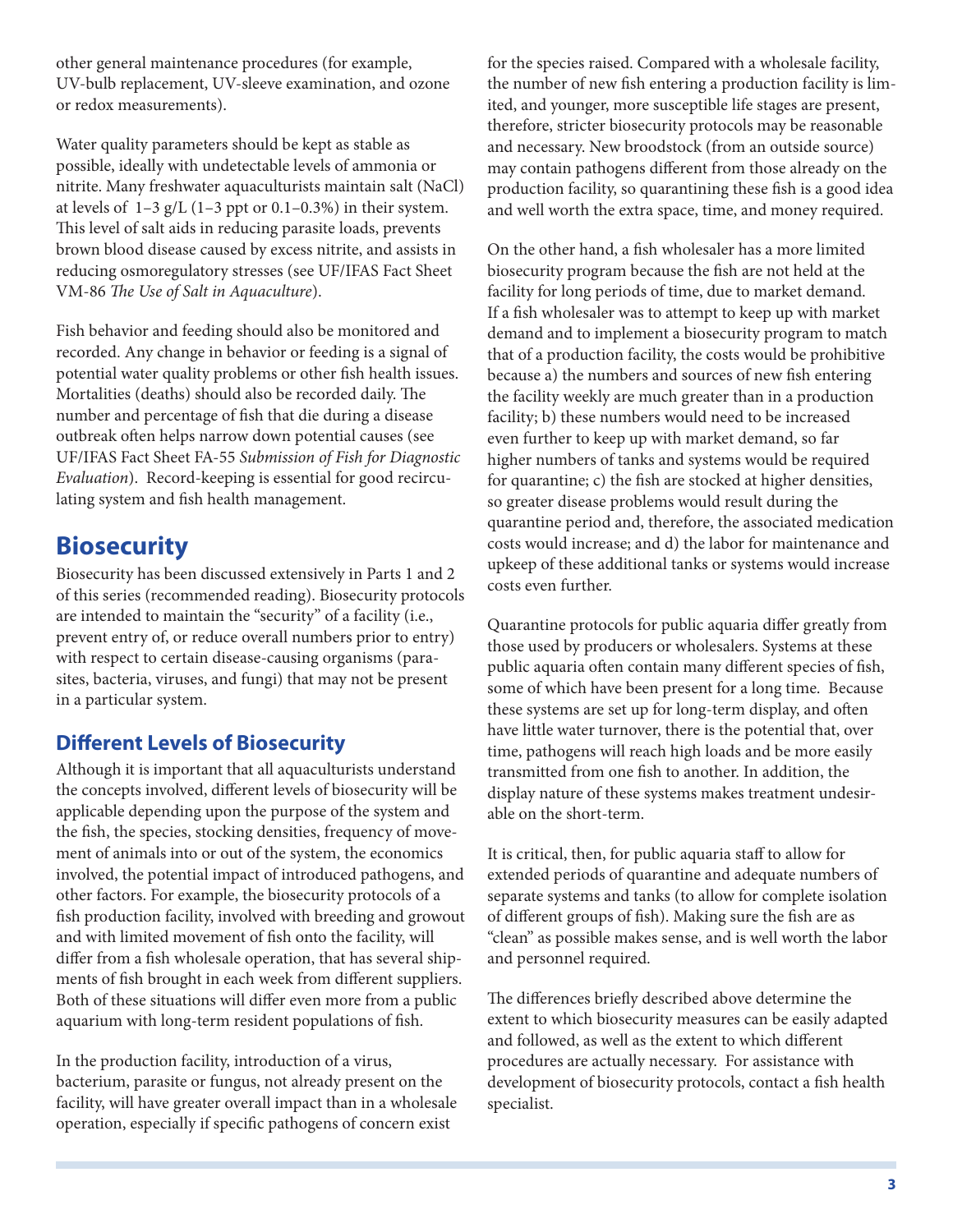#### **Quarantine**

Biosecurity involves following strict management protocols to prevent specific pathogens from entering a system, or reducing the numbers that do. A good understanding of pathogen reservoirs (as discussed in Part 2 of this series) is important. Quarantine, sanitation, and disinfection are all important components of biosecurity.

Quarantine (see Part 1 of this series), defined as the isolation of an organism or group of organisms to prevent the introduction or spread of infectious disease, is a standard procedure that is extremely important in aquaculture and aquatic systems. In practical terms, quarantine is a standard set of procedures that should be observed to prevent the introduction of certain pathogens, or disease, into a population of fish.

In certain situations, to avoid bringing specific diseases onto a facility, sampling and testing of a number of fish prior to transport may be required or recommended, to make sure the population will not bring with it an important disease.

Quarantine is an important tool of preventative medicine. Quarantine benefits both old and new populations. A new population of fish in quarantine has time to recuperate from previous stressors and diseases (if present). Quarantine enables the new population to acclimate to water conditions, nutritional programs, and general management regimes. It also allows the immune systems of the new population to return to normal before they are exposed to pathogens from the old (or resident) population. An old population, on the other hand, is protected from exposure to pathogens that the new population may be harboring or shedding because of previous stressors.

When possible, all quarantine protocols should be strictly adhered to (please refer to Part 1 of this series for more detail on quarantine protocols). If strict observation of quarantine is not possible, managers should follow as many of the following protocols as are practical:

- if necessary, testing of a sample of fish prior to bringing them onto the facility
- all-in, all-out stocking
- isolation or separation from other populations for a period of time (depending upon the fish species, the diseases of concern, the system, the ultimate use of the fish, and any previous testing done, this period may last from 1–8 weeks)
- • observation and diet adjustment
- sampling and treatment, if necessary
- reduction or elimination of infectious pathogens

If fish cannot be sacrificed, skin and gill biopsies may provide information on external parasites and fecal samples may provide information on internal parasites. However, if numbers allow, it is best to sacrifice a representative sample of fish and perform full necropsies on them, including microbiological cultures and virology.

The bottom line – any introduction of new fish into a system already containing fish should be done carefully to avoid transmission of pathogens. Quarantine is recommended for all new fish prior to introduction into an established population or system, especially for valuable fish.

For valuable fish (e.g., high quality koi or important broodstock), one recommendation, after initial quarantine, is to place 1–3 fish from the new population together with 1–3 fish from the old population in a tank that is separated (or "off line") from other tanks. Observations of the mixed population for a week or two should indicate if disease transmission may occur.

#### **Sanitation and Disinfection**

Good sanitation and disinfection procedures reduce the numbers of disease-causing organisms present within a given system and prevent or reduce the spread of diseasecausing organisms from one system to another.

### **Recommended Sanitation and Disinfection Protocols**

In addition to those quarantine protocols listed in the previous section, some practical methods that will help prevent or reduce the pathogen load in a system include:

- Proper attention to food sources
- • Good overall system maintenance and cleanliness to reduce environments that will favor parasites
- • Pull dead and moribund fish as soon as possible and dispose of appropriately
- Avoid cross contamination of equipment or water from one system to another
- • Use disinfectants for equipment including nets and footbaths (placed at strategic locations around the facility, e.g., at the entrance and exit of quarantine buildings, hatcheries, other recirculating system buildings)
- • Check with a fish health or aquaculture specialist to determine which disinfectants are best for your situation (UF/IFAS Fact Sheet VM-87 *Sanitation Practices for Aquaculture Facilities*)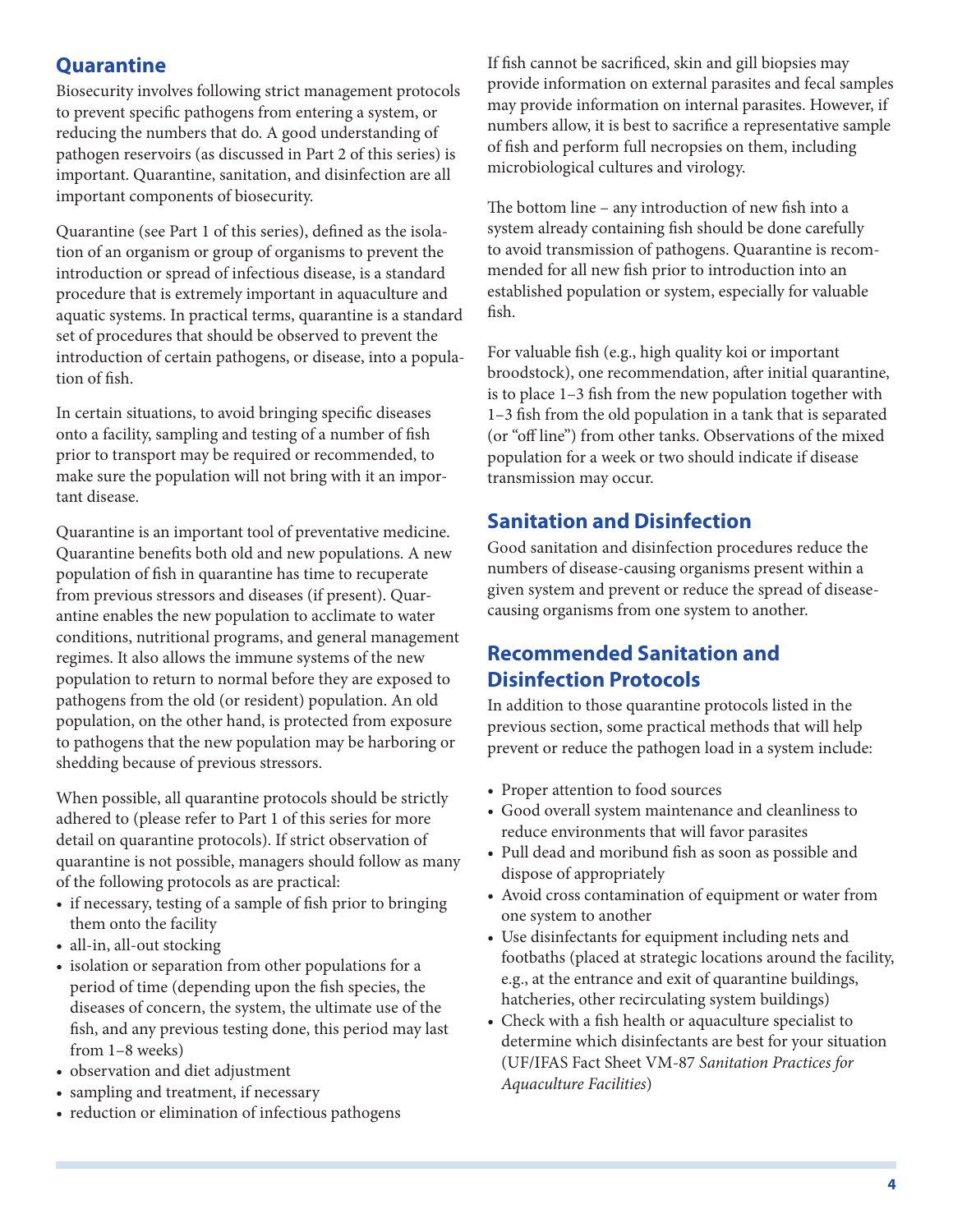# **Problem-Solving Approaches**

Strictly adhering to the principles of biosecurity and good husbandry management will prevent many disease outbreaks. However, problems that may lead to disease will arise even in the best-managed systems and a scientific and methodical approach will help determine the best course of action, reduce losses, and get the system and fish back to normal. Record-keeping is an important tool in this approach.

Problems may or may not result in diseased fish. The key to preventing disease and reducing losses is early detection of any abnormalities in the system or the fish. Early detection relies on daily monitoring of water quality, general system checks, and observing fish behavior, fish appearance, and mortalities. Working with an aquaculture or recirculating system specialist will help solve problems.

### **Common Water Quality Issues**

Optimal water quality should be determined for the species being held as it may vary among species, life stages, or systems.

The following general guidelines in [Table 1](FIGURE_1) highlight common problems with water quality that often contribute to disease.

| <b>The Problem</b>                                                                                        | The Possible Cause(s) or Evidence                                                                                                                                                                                                                                                                                                                                                       | The Solution(s)                                                                                                                                                                                                                                                                                                                                                                                                                                                                                                                                                       |
|-----------------------------------------------------------------------------------------------------------|-----------------------------------------------------------------------------------------------------------------------------------------------------------------------------------------------------------------------------------------------------------------------------------------------------------------------------------------------------------------------------------------|-----------------------------------------------------------------------------------------------------------------------------------------------------------------------------------------------------------------------------------------------------------------------------------------------------------------------------------------------------------------------------------------------------------------------------------------------------------------------------------------------------------------------------------------------------------------------|
| Low dissolved<br>oxygen levels (<4<br>mg/L)                                                               | • inadequate aeration<br>• over stocking<br>• over feeding<br>• high levels of organic sediments or non-biofilter<br>bacteria in tanks or vats or filters<br>• inadequate water flow<br>• use of oxygen-consuming chemicals<br>(e.g., formulalin)                                                                                                                                       | Determine all contributing factors and correct each one. For<br>example:<br>• improve aeration by using air stones, increasing water<br>turnover, or injecting oxygen<br>• remove fish to lower stocking density<br>• reduce food to correct over feeding<br>• backwash filters more frequently<br>• change out water more often to clean out excess detritus,<br>remove unwanted bacteria and remove oxygen-consuming<br>chemicals<br>• increase water flow if inadequate                                                                                            |
| High ammonia or<br>nitrite levels                                                                         | • biofilter or system problems resulting from the<br>biofilter not being fully cycled; inadequate water<br>turnover in vat or tank; the presence of<br>excessive amounts of non-biofilter bacteria in<br>the system; use of antibiotics in the system;<br>levels of oxygen, alkalinity or pH too low; or<br>rapid fluctuations in water temperature<br>• over stocking and over feeding | • examine biofilter or system to determine contributing<br>factors. If biofilter is not fully cycled, reduce stocking<br>density of fish, cut down on feeding and do immediate water<br>changes; increase water turnover; remove detritus or<br>excess non-biofilter bacteria from the biofilter; increase<br>oxygenation through increased aeration or oxygen<br>supplementation; add sodium bicarbonate if alkalinity is<br>below 100 mg/L (keep at approximately 100-180 mg/L);<br>correct thermostat or heater or chiller.<br>• reduce stocking and feeding rates |
| Nitrate levels too<br>high (especially in<br>marine systems)                                              | • the system has been set up for some time<br>without significant water changes<br>• stocking or feeding rates are high resulting in<br>large amounts of ammonia being converted to<br>nitrite and, finally, nitrate<br>• the water source is high in nitrates                                                                                                                          | • Perform water changes (if source water has less nitrate)<br>• reduce the bioload (decrease stocking rate, decrease rate<br>or amount of food)<br>• consider denitrification of the system (contact a recirculation<br>system specialist)                                                                                                                                                                                                                                                                                                                            |
| Sudden decrease in<br>pH                                                                                  | • ultimately the result of an increase in hydrogen<br>ions (H+), carbon dioxide or organic acids<br>caused by:<br><sup>o</sup> inadequate aeration<br><sup>o</sup> over stocking<br><b><i>T</i></b> over feeding<br><sup>o</sup> high levels of detritus or non-biofilter<br>bacteria in tanks or vats or filters<br><sup>o</sup> inadequate alkalinity in source water                 | • increase aeration (to allow carbon dioxide to be released<br>more rapidly from the water)<br>• remove fish to lower stocking density<br>• reduce food to correct over feeding<br>• reduce detritus in system<br>• perform gradual water change (if source water has<br>adequate alkalinity and is of higher pH; gradual changes will<br>prevent a major increase which can be harmful to the fish)<br>• add sodium bicarbonate to increase both pH and alkalinity                                                                                                   |
| Sudden decrease in<br>alkalinity<br>Supersaturation<br>(most commonly<br>associated with<br>nitrogen gas) | Similar causes as those for sudden decrease in<br>pH.<br>• supersaturation of gases in source water                                                                                                                                                                                                                                                                                     | • add sodium bicarbonate (baking soda) until alkalinity range<br>is 100-180 mg/L<br>• determine the source of supersaturation                                                                                                                                                                                                                                                                                                                                                                                                                                         |
|                                                                                                           | • leak in pump so that it is sucking in air<br>• bubbles present on the walls of the tank or vats,<br>in the water column, or on the body or fins of<br>fish                                                                                                                                                                                                                            | • check all pumps and pipes for leaks (commonly on the<br>suction side) and repair                                                                                                                                                                                                                                                                                                                                                                                                                                                                                    |

Table 1. Diagnosing Problematic Issues with Water Quality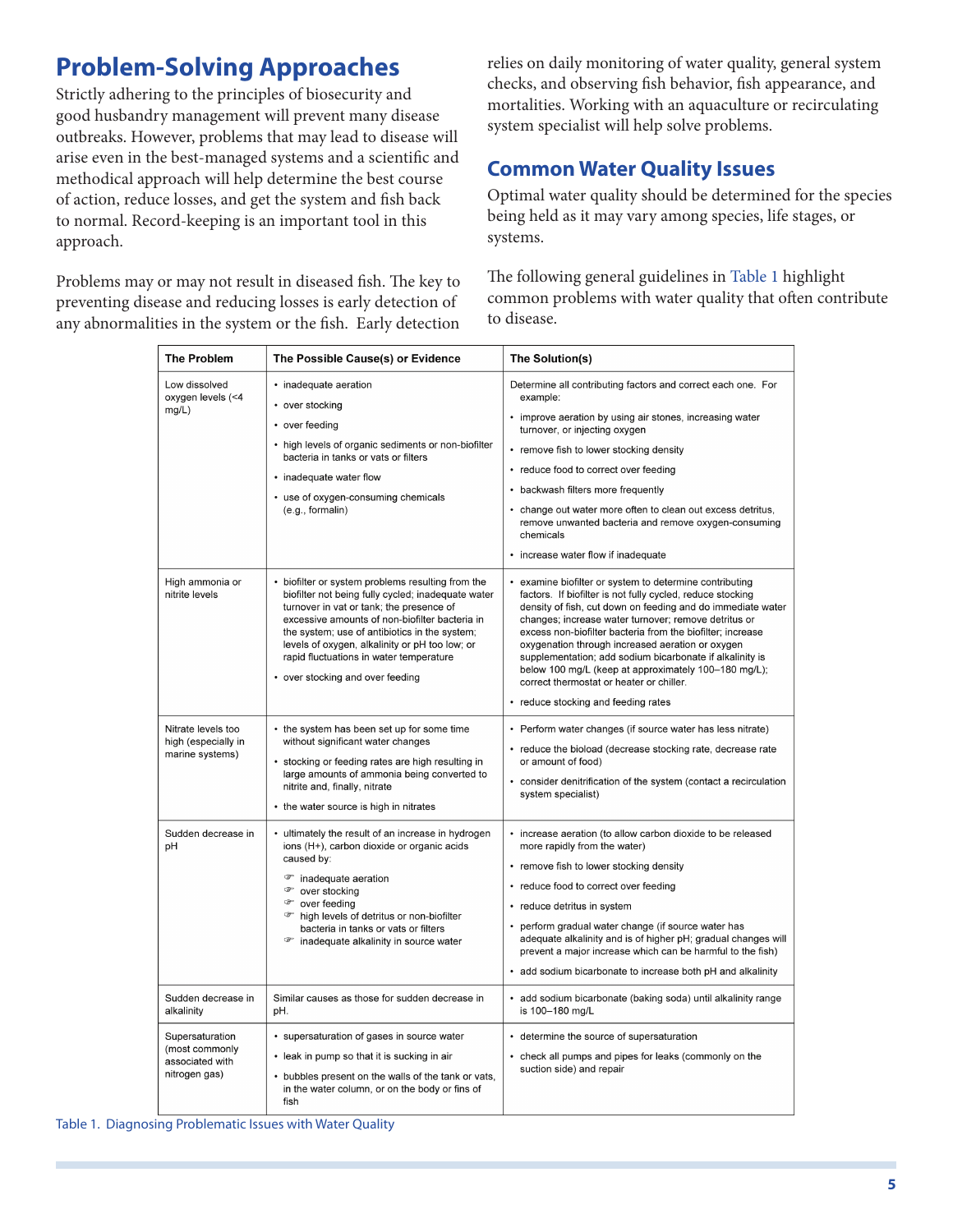#### **Diagnosing Problems**

Some early warning signs of disease in a population of fish include changes in behavior or appearance, reduced or absent feeding response, as well as increases in morbidity (sick fish) and mortality (deaths). It is strongly recommended that you read the UF/IFAS documents Circular 921 *Introduction to Fish Health Management* and Fact Sheet FA-55 *Submission of Fish for Diagnostic Evaluation*. Working with a fish health specialist to identify and solve disease problems is highly recommended. In many cases, two or more factors, such as changes in water quality, handling, parasites or bacteria, will have contributed to the disease outbreak, and each must be corrected.

Records of water quality and management actions should be reviewed for early warning and any problems should be corrected (see above table). Nutritional programs should be examined for completeness (this will vary depending upon the species requirements and life stage), and storage of feeds should be evaluated to ensure feeds are stored properly (cool temperatures, low humidity, and for minimal periods).

Fish should be evaluated, preferably with the assistance of a fish health specialist. Early warnings will include behavioral changes, lack of feeding, and any obvious external signs of disease (e.g., ulcerations, white spots, hemorrhages, or presence of fungi). A representative sample of sick fish should be sacrificed for necropsies. Necropsies should include examination of all tissues for appearance and presence of abnormalities; search for external and internal parasites; microbiological culture of pertinent organs; histopathology; and virology, if warranted. Any necessary treatments should then be based on findings from all pertinent tests.

#### **Summary**

Recirculating systems have been used in aquaculture for many years. Although they are believed by some to be stateof-the-art and a "silver bullet" that eliminates common diseases and problems seen in other aquaculture production systems, they have their own unique set of problems, require stringent management, and may not be applicable or practical for all species at this time.

Designs and components of systems continue to be upgraded and streamlined, but basic management principles remain unchanged. Preventative medicine is critical. Preventative medicine includes proper attention to species biology, genetics, water quality, nutrition, system design,

biosecurity (quarantine, sanitation, and disinfection) and overall management.

An understanding of common diseases is also important. Common infectious and non-infectious diseases will vary from one species to another.

Temperature will affect the immune status of the animals, as well as the growth and reproduction of pathogens (i.e., parasites, bacteria, fungi or viruses). Temperature will also determine the speed of the biofilter cycling process. Cooler water temperatures will slow down the growth of beneficial bacteria in the biofilter.

Knowledge of how treatment chemicals and antibiotics affect the system is also important. Their proper use in recirculating systems should be understood, and all relevant legal issues should be determined prior to their use. Work with a fish veterinarian or other fish health specialist on these issues and on proper diagnosis of diseases.

Consult with knowledgeable aquaculture specialists, experts on recirculating systems, and fish health specialists prior to starting a recirculating aquaculture venture. Such efforts will maximize the chances of success.

### **Recommended Reading**

SRAC Publication No. 479b *Columnaris Disease*. [https://srac.tamu.edu/index.cfm/event/getFactSheet/](https://srac.tamu.edu/index.cfm/event/getFactSheet/whichfactsheet/128/) [whichfactsheet/128/](https://srac.tamu.edu/index.cfm/event/getFactSheet/whichfactsheet/128/)

UF/IFAS Circular 57 *Streptococcal Infections of Fish*. [http://](http://edis.ifas.ufl.edu/FA057) [edis.ifas.ufl.edu/FA057](http://edis.ifas.ufl.edu/FA057)

UF/IFAS Circular 84 *Use of Antibiotics in Ornamental Fish Aquaculture*.<http://edis.ifas.ufl.edu/FA084>

UF/IFAS Circular 120 *Fish Health Management Considerations in Recirculating Aquaculture Systems – Part 1: Introduction and General Principles.* [http://edis.ifas.ufl.edu/](http://edis.ifas.ufl.edu/FA099) [FA099](http://edis.ifas.ufl.edu/FA099)

UF/IFAS Circular 121 *Fish Health Management Considerations in Recirculating Aquaculture Systems – Part 2: Pathogens.* <http://edis.ifas.ufl.edu/FA100>

UF/IFAS Circular 716 *Introduction to Freshwater Fish Parasites*. [http://edis.ifas.ufl.edu/FA041.](http://edis.ifas.ufl.edu/FA041)

UF/IFAS Circular 919 *Stress – Its Role in Fish Disease*. [http://edis.ifas.ufl.edu/FA005.](http://edis.ifas.ufl.edu/FA005)

UF/IFAS Circular 920 *Ichthyopthirius multifiliis (White Spot) Infections in Fish*. [http://edis.ifas.ufl.edu/FA006.](http://edis.ifas.ufl.edu/FA006)